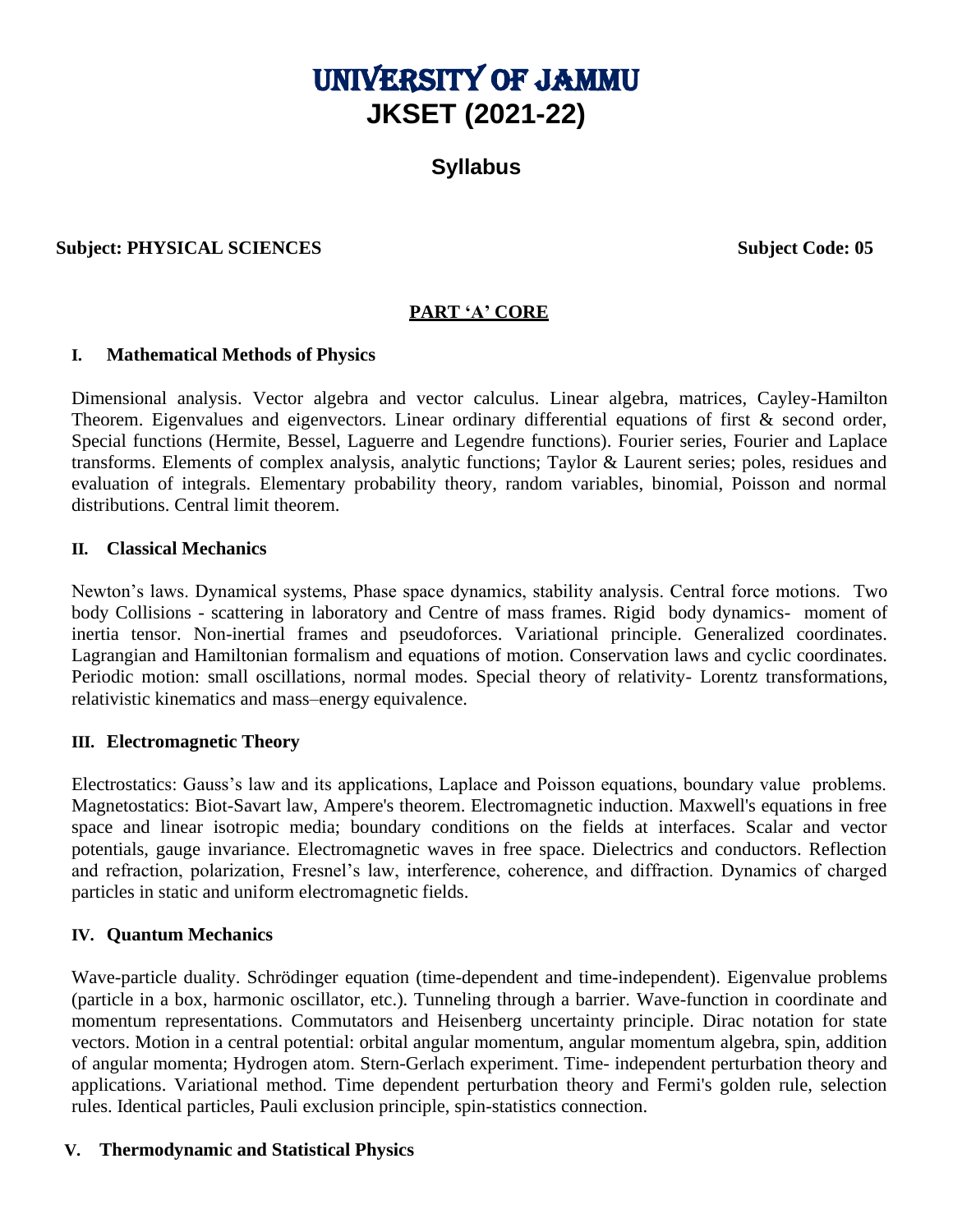Laws of thermodynamics and their consequences. Thermodynamic potentials, Maxwell relations, chemical potential, phase equilibria. Phase space, micro- and macro-states. Micro-canonical, canonical and grandcanonical ensembles and partition functions. Free energy and its connection with thermodynamic quantities. Classical and quantum statistics. Ideal Bose and Fermi gases. Principle of detailed balance. Blackbody radiation and Planck's distribution law.

## **VI. Electronics and Experimental Methods**

Semiconductor devices (diodes, junctions, transistors, field effect devices, homo- and hetero-junction devices), device structure, device characteristics, frequency dependence and applications. Opto-electronic devices (solar cells, photo-detectors, LEDs). Operational amplifiers and their applications. Digital techniques and applications (registers, counters, comparators and similar circuits). A/D and D/A converters. Microprocessor and microcontroller basics.

Data interpretation and analysis. Precision and accuracy. Error analysis, propagation of errors. Least squares fitting,

# **PART 'B' ADVANCED**

## **I. Mathematical Methods of Physics**

Green's function. Partial differential equations (Laplace, wave and heat equations in two and three dimensions). Elements of computational techniques: root of functions, interpolation, extrapolation, integration by trapezoid and Simpson's rule, Solution of first order differential equation using Runge- Kutta method. Finite difference methods. Tensors. Introductory group theory: SU(2), O(3).

## **II. Classical Mechanics**

Dynamical systems, Phase space dynamics, stability analysis. Poisson brackets and canonical transformations. Symmetry, invariance and Noether's theorem. Hamilton-Jacobi theory.

## **III. Electromagnetic Theory**

Dispersion relations in plasma. Lorentz invariance of Maxwell's equation. Transmission lines and wave guides. Radiation- from moving charges and dipoles and retarded potentials.

## **IV. Quantum Mechanics**

Spin-orbit coupling, fine structure. WKB approximation. Elementary theory of scattering: phase shifts, partial waves, Born approximation. Relativistic quantum mechanics: Klein-Gordon and Dirac equations. Semi-classical theory of radiation.

## **V. Thermodynamic and Statistical Physics**

First- and second-order phase transitions. Diamagnetism, paramagnetism, and ferromagnetism. Ising model. Bose-Einstein condensation. Diffusion equation. Random walk and Brownian motion. Introduction to nonequilibrium processes.

## **VI. Electronics and Experimental Methods**

Linear and nonlinear curve fitting, chi-square test. Transducers (temperature, pressure/vacuum, magnetic fields, vibration, optical, and particle detectors). Measurement and control. Signal conditioning and